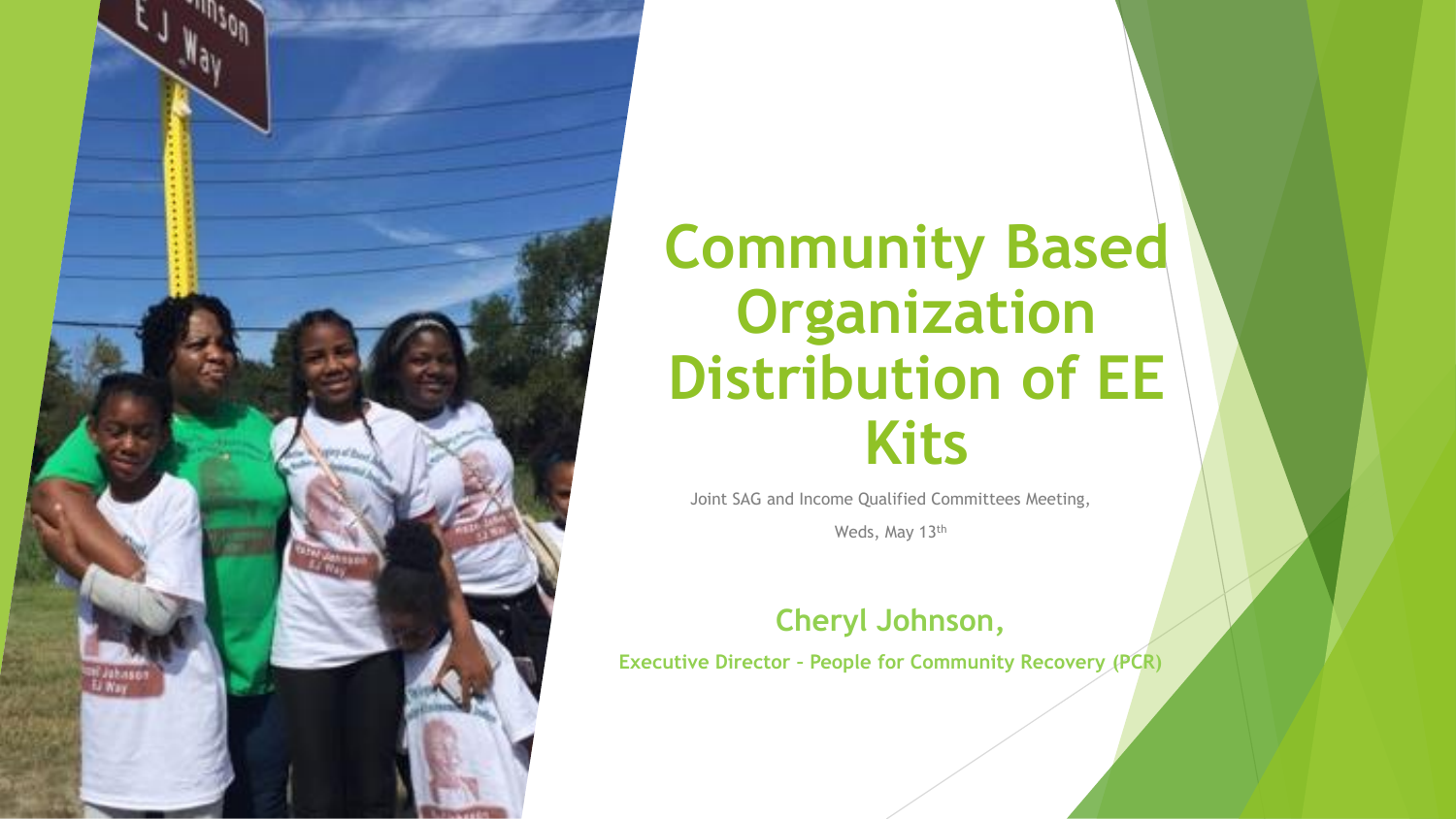

**Educating Communities on Environmental Just** 





#### 40 Years of PCR

- Founded by Hazel Johnson, Mother of Environmental Justice
- PCR operates out of the Altgeld Gardens community (a public housing facility) on the far South-side of Chicago
- Altgeld Gardens has about 3,500 residents. And has the **highest percentage of people living in poverty and the lowest per capita income** in the city.
	- Food, pharmacy and banking desert.
	- Excessive environmental contamination "Toxic Donut"
	- **Limited sidewalks and public transportation**
- Our Approach:
	- Grassroots power-building
	- Advocacy
	- Strategic Partnerships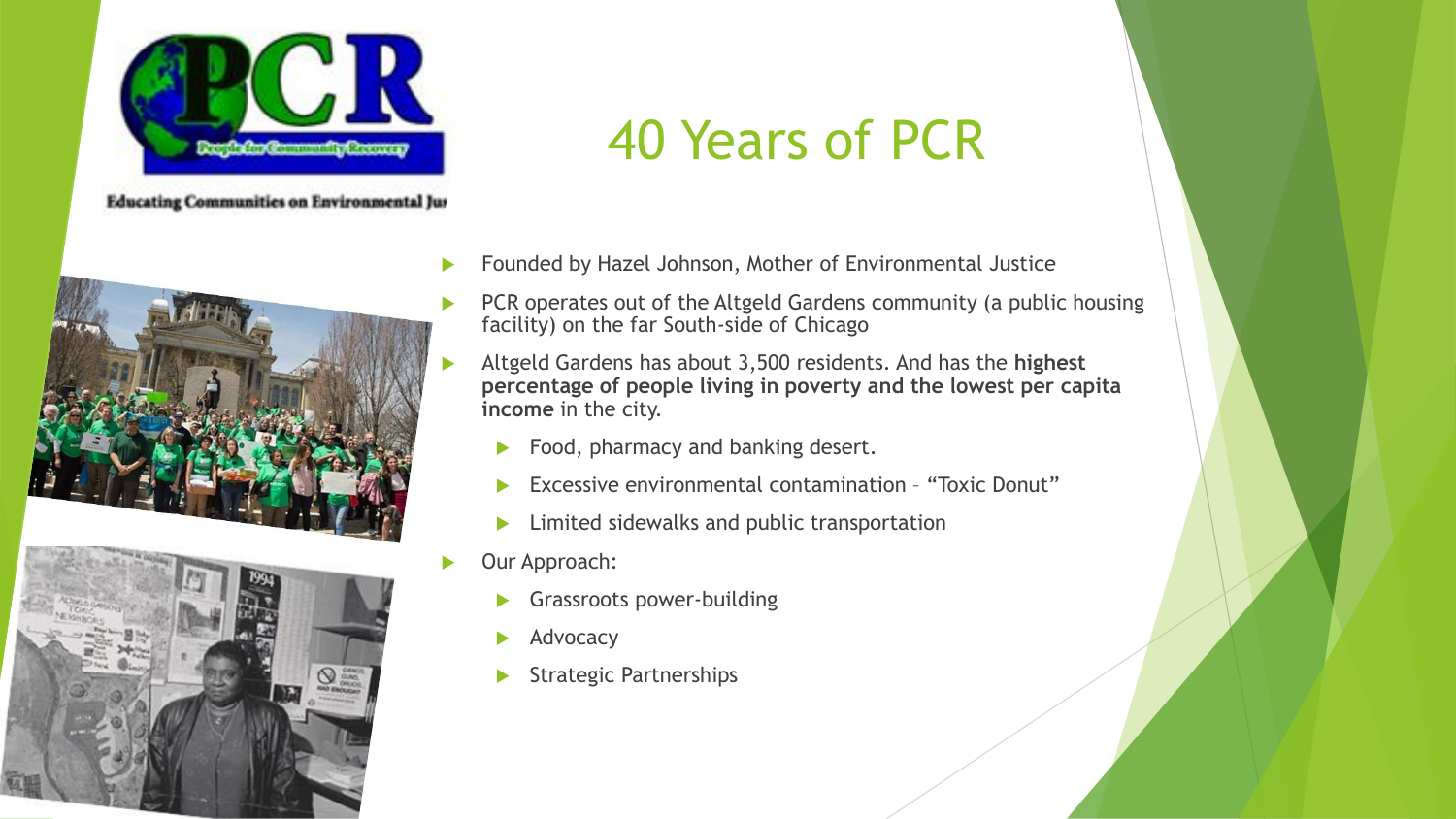## Idea: Community-Based Distribution of EE Kits



- Our idea is for community-based organizations, such as PCR to distribute energy efficiency kits and promote their installations.
- PCR would like to conduct energy efficiency programs and distribute EE kits (power strips, EE kits, shower heads, lightbulbs) to community members in the Calumet River area.
	- $\blacktriangleright$  There are many families that have no access to these EE items.
- **Idea Replication**: The [EE Incentives program](https://eeincentives.com/home/sustainability) in Tennessee. The program creates a partnership between a nonprofit organization and a leading energy provider. The organization delivered up to 8,500 kits to their community.
- **Success**: The program promoted increased IQ customer engagement, promoted brand awareness and drove EE opportunities.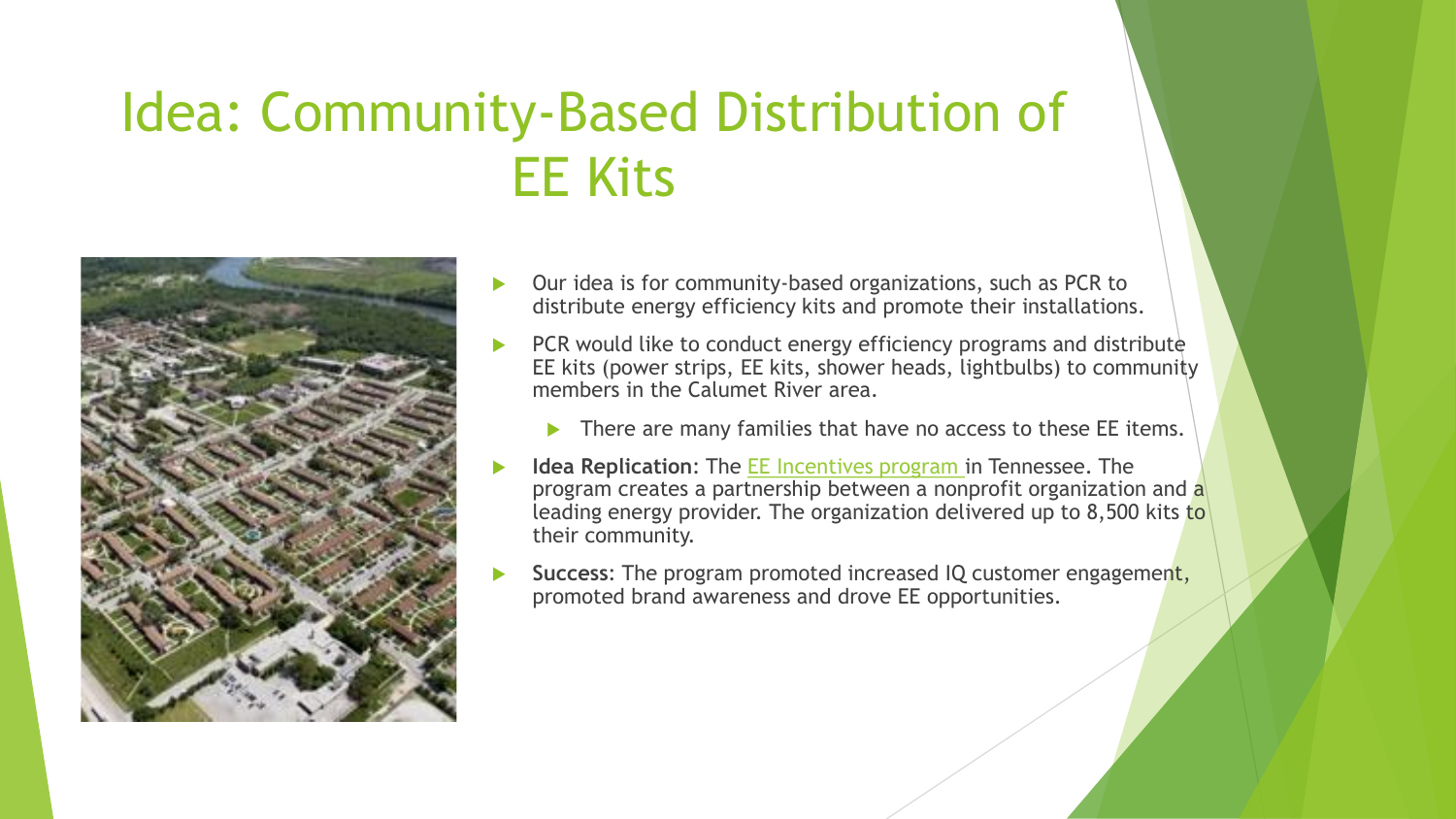#### Idea Benefits

- Kits have the many benefits for IQ communities. The positive impacts to IQ customers include:
	- **New Markets**. Kits can be used as a way to reach out to customers in new markets to increase utility program awareness and promote other program.
	- **Customer Segmentation**. Programs can target specific underserved customer segments like public housing customers to affect energy savings where program participation rates are traditionally lower.
	- **Behavioral Program Engagement**. Kits can be used to engage customers in behavioral programs to "opt-in" to additional program platforms

**All of these benefits can directly assist our IQ community members**